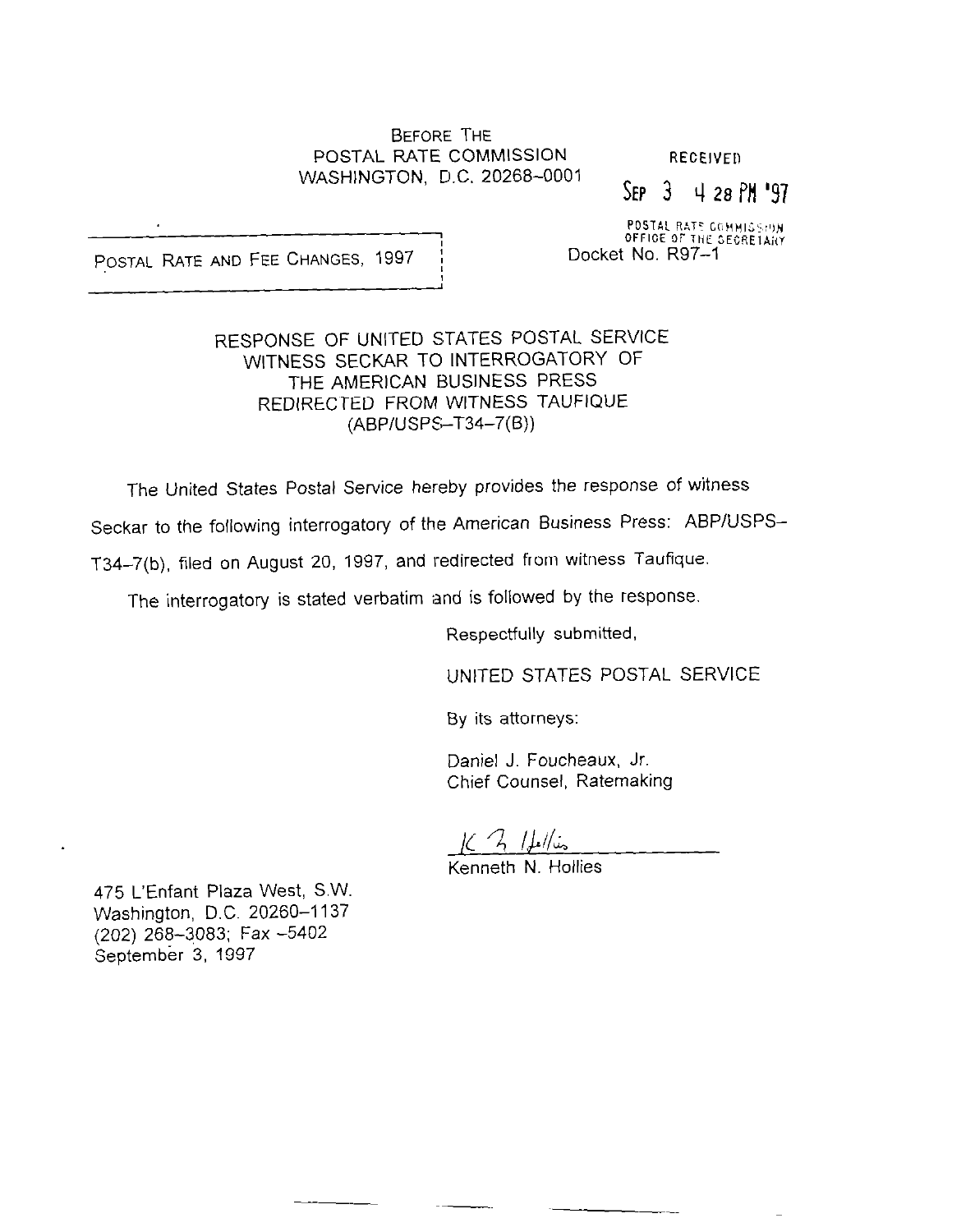## RESPONSE OF POSTAIL SERVICE WITNESS SECKAR TO INTERROGATORY OF AMERICAN BUSINESS PRESS, REDIRECTED FROM WITNESS TAUFIQUE

#### ABPIUSPS-T34-7.

b. Will SCF sacks be allowed for Periodicals in the test year? If they are going to be allowed, what will be the effect on USPS mail processing costs if (1) automated 3 and 5-digit packages, now in ADC or mixed ADC sacks, are placed in SCF sacks and (2) if nonautomated 3 and 5-digit packages, now in ADC or mixed ADC sacks, are placed in SCF sacks?

## RESPONSE:

b. It is my understanding that the Postal Service is planning to propose that

SCF sacks be allowed for Periodicals starting at some point during the

test year. Based upon the methodology used to produce Periodicals mail

processing costs, only bundle sorting costs would be affected by moving

packages (automated or nonautomated) from one sack presort level to

another. The Periodicals bundle sorting costs contained in LR-H-134 are

generated using mail characteristics data (from LR-H-190) that reflect an

environment in which SCF sacks were used. As a result, the mail

processing costs presented in USPS-T-26 reflect the inclusion of SCF

sacks.

.-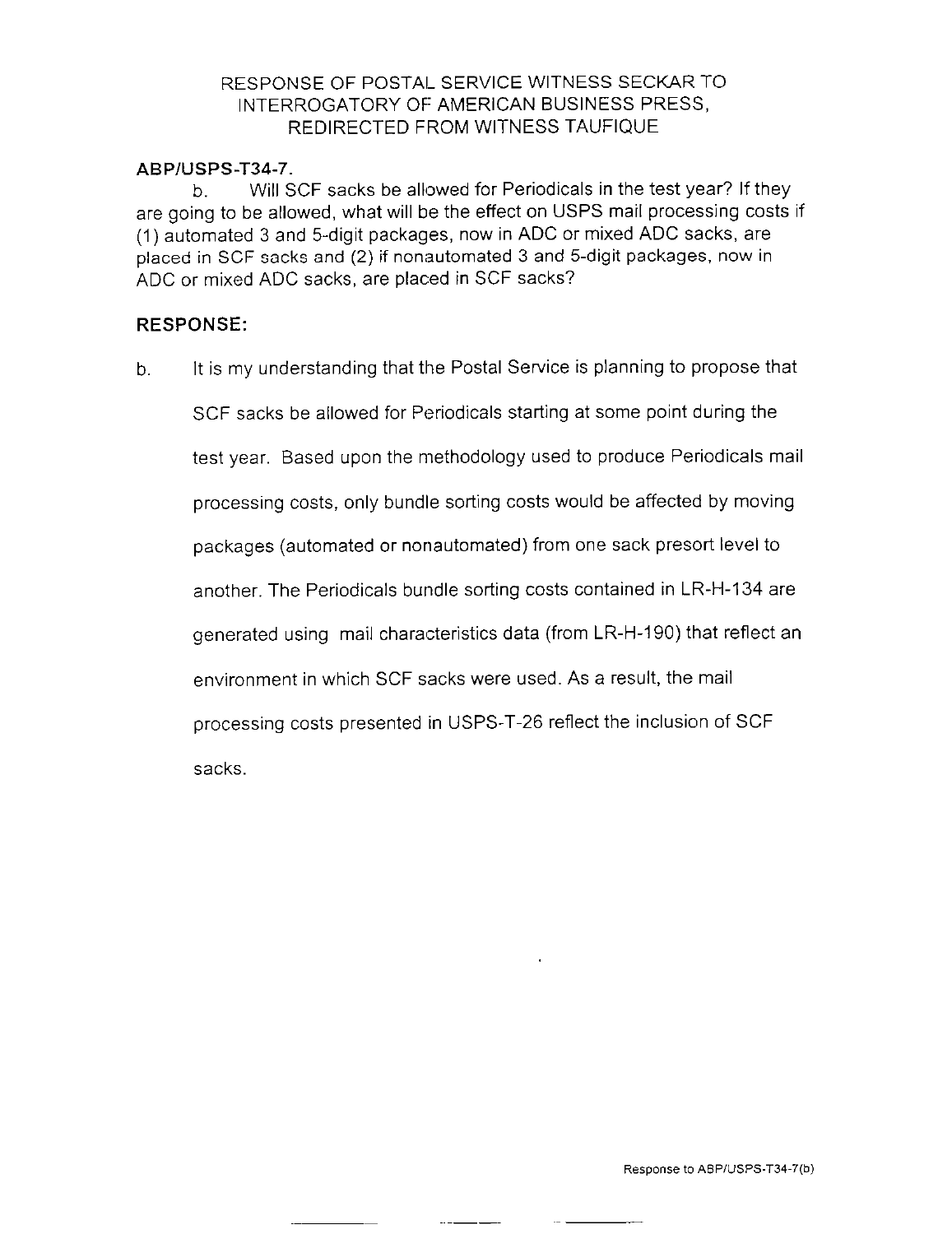# DECLARATION

I, Paul G. Seckar, declare under penalty of perjury that the foregoing answers are true and correct to the best of my knowledge, information, and belief.

Paul G. Selen

 $\overline{a}$  and  $\overline{a}$  and  $\overline{a}$ 

 $\frac{1}{2}$ 

 $\mathbb{R}$ 

Date:  $9/3/97$  $\overline{\phantom{a}}$